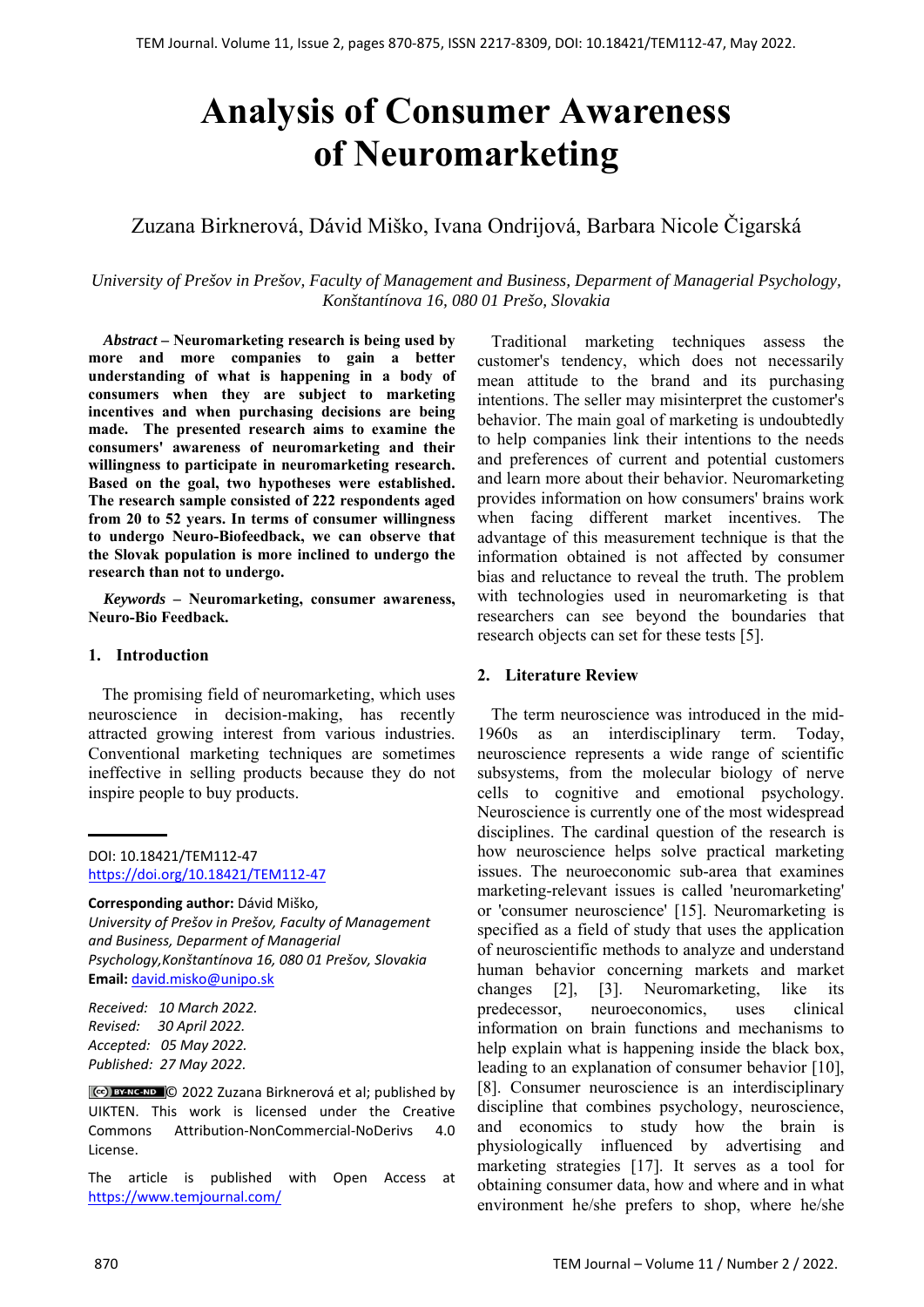spends the most time shopping and where they spend the most money [7]. Based on an examination of different definitions of neuromarketing, [6] compiled a merging definition: ,"Neuromarketing is an interdisciplinary field of science that uses various tools traditionally used in medicine, psychiatry, and psychology on neurofeedback, biofeedback, and metabolic processes measures, in conjunction with traditional marketing tools in the search to better understand the most diverse types of emotions, cognitions, physiological reactions, behaviors and thoughts of economic agents, both conscious and unconscious related to typical issues of Marketing and its various sub-areas."

Neuromarketing is characterized by using special tools to examine human behavior. Currently, the best-known neuromarketing tools are:

- fMRI Functional Magnetic Resonance Imaging - it monitors the increase in the oxygenated blood to specific areas of the brain during the exposure to a specific stimulus [12].
- PET Positron emission tomography uses radioisotopes to label molecules in the brain and detect specific neurotransmitters of interest [14].
- EEG Electroencephalography a tool for measuring brain activity through electrodes placed on the respondent's head [25].
- Eye-tracking this is a measurement of visual attention, which can map a person's view and level of excitement in response to a stimulus [18].
- GSR Galvanic skin response represents a physiological response of the level of arousal to any given stimuli [22].
- Heart rate and respiration this measurement allows you to reliably measure changes in a person's emotional response to stimuli [11].

In routine marketing research, the research sample is selected based on predetermined criteria in terms of research goals to ensure its representativeness. However, the willingness of respondents in the case of neuromarketing research to undergo such measurements plays an important role in the selection of the sample. As reported by [29] the sample used is often not representative of the target population because it favors respondents who appreciate the monetary incentive offered for spending time in the laboratory. Also point to the problem of sampling and willingness to participate in the research, which raises the mentioned problem of representativeness [16], [13].

However, financial reward is not the only thing that convinces respondents to engage in neuromarketing research, as potential respondents are often afraid of such measurements. Here, neuromarketing meets the principles of ethics. The two main ethical concerns in the use of neuroscientific methods in marketing are the protection of test subjects and the scientific reliability, validity, and transparency of neuroscientific findings. Measuring and mapping neurological responses to marketing stimuli in the human brain can compromise test subjects' autonomy [20], [21]. These measures include information on study procedures, the benefits and risks of participating in the study, the rights of test subjects, the types of findings that can be obtained from them, and the steps taken to ensure confidentiality and privacy [26], [27]. States that some of the most challenging ethical cases that have arisen in the world of neuromarketing are when people are experimenting without seeking their informed consent [32]. States that the use of neuromarketing in some cases can create a negative consumer attitude towards the society that uses it if the consumer is convinced that such practices are unethical. Many experts and theorists continue to find the answer to the holy grail of marketing: What leads consumers to choose one product over another? What factors influence consumer brand perception? In this context, a way of examining consumers' perceptions of neuromarketing is essential to increase their willingness to participate in this research. The overriding aim has to be to inform consumers thoroughly why they should be the subject of research, with an emphasis on adhering to research ethics.

## **3. Methods and Results**

The research aims to examine consumers' awareness of neuromarketing and their willingness to participate in the research. Based on the goal, hypotheses were established:

H1: We assume that consumers who perceive neuromarketing research as dangerous

are less willing to engage in research.

H2: We assume that consumers who agree to a financial reward for a research participant are more willing to engage in neuromarketing research and are less aware of its adverse effects.

The research sample consisted of 222 consumers aged from 20 to 52 years, with an average age of 31.67 years, and consisted of 122 (55%) women and 100 (45%) men. To maintain the proportionality of the research sample, we used a deliberate selection where Slovak consumers from all regions were addressed. The minimum education of the respondents was secondary (69%) secondary school and 153 (69%) university education.

The research was conducted through a questionnaire, which describes three factors: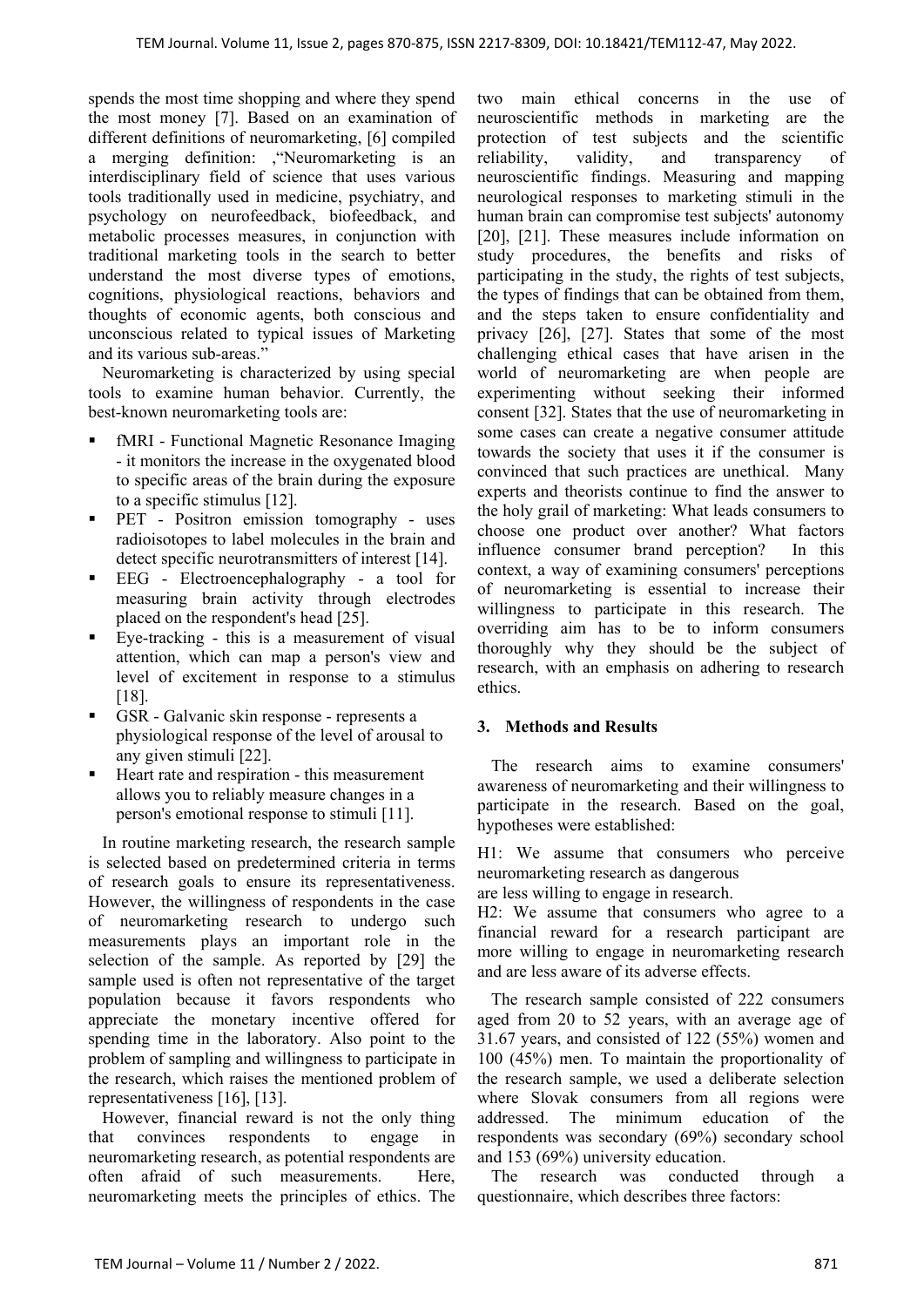- Willingness to undergo Neuro-Bio Feedback for neuromarketing purposes - a factor formed by the summation index of 6 items of the questionnaire: (Q1 to Q6). Cronbach's Alpha 0.907;
- Perception of neuromarketing research influence on the consumer - a factor formed
- by the summation index of 3 items of the questionnaire: (Q7 to Q9). Cronbach's Alpha 0.888;
- Perception of financial reward for participants in neuromarketing research - a separate questionnaire item: (Q10).

These factors are rated by respondents on a scale from 1 - strongly disagree to 5 - strongly agree. The normality of the data distribution was assessed based on Skewness and Kurtosis (Table 1). The data were judged to be normally distributed without significant outliers. Reliability was assessed based on the Cronbach's Alpha calculation, where acceptable values were observed.

*Table 1. Skewness and Kurtosis – assessment of data normality* 

|                           | Skewn. | SD.           | Kurt.                   | SD.   |
|---------------------------|--------|---------------|-------------------------|-------|
| Willingness to undergo    | 0,322  | $0,221$ 0,329 |                         | 0.129 |
| Neuro-Bio Feedback        |        |               |                         |       |
| Perception of             |        |               |                         |       |
| neuromarketing research   | 0,278  |               | $0,244$ 0,376 0,202     |       |
| influence on the consumer |        |               |                         |       |
| Perception of financial   | 0,139  |               | $0,332 \mid 0,332 \mid$ | 0.111 |
| reward for participants   |        |               |                         |       |

List of questionnaire items:

Q1: You would be willing to undergo neuromarketing research;

Q2: You'd be willing to have your eyesight checked in response to different types of ads;

Q3: You would be willing to have controlled your heart rate during purchase;

Q4: You would be willing to undergo a method in which the camera recognizes movements and facial language;

Q5: You would be willing to undergo magnetic resonance imaging to determine your body's response to advertising;

Q6: You would be willing to record your brain responses while watching ads;

Q7: Neuromarketing research is dangerous.

Q8: Marketing research done through medical devices can be harmful;

Q9: Tracking an ad predetermined to examine bodily reactions can negatively affect me;

Q10: Participants in neuromarketing research should be provided with a financial reward.

Evaluated respondents' willingness to undergo neuromarketing research through Neuro-Bio Feedback is shown in Table 2.

*Table 2. Confidence interval - willingness to undergo Neuro-Bio Feedback* 

|                                              | Mean Std. | Lower<br>Bound Upper |      |
|----------------------------------------------|-----------|----------------------|------|
| Willingness to Undergo<br>Neuro-Bio Feedback |           | 3.195 0.071 3.053    | 3.33 |

On a rating scale of 1 - strongly disagree to 5 strongly agree, the average value in the item: willingness to undergo neuromarketing research is 3,195. There is a 95% probability in the range of 3,053 - 3,336 for Slovak people. The average value and confidence interval do not deduce a clear conclusion whether Slovak consumers are willing to undergo Neuro-Bio Feedback for neuromarketing purposes. The result points to a relatively narrow confidence interval, where we can observe that the Slovak population is more inclined to undergo research than not to undergo it. Similar results from a study in Pennsylvania in a sample of 489 reported that 46% of respondents would be willing to participate in a medical research study [11]. Further research by [1], [24], [9] deliver similar results with a slightly higher percentage of willingness to participate in research. These surveys point to the variables such as social status, respondents' education, social environment, and cultural stereotypes that play a significant role in the willingness to participate in research where human physiological changes are observed. In addition to these variables, the respondent's knowledge includes methodological and research practices, how important is the respondent's participation and altruism, etc. According to [4], the problem is that the public accesses information about neuromarketing in a mediated or distorted way, e g., through reports that are published in the mainstream press and not through high-quality peer-reviewed studies, which are rare. It ultimately reduces people's willingness to participate in similar research. [28] presents MUDr. Boris Mravec's opinion from the Institute of Experimental Endocrinology points to the high potential of neuromarketing research in Slovakia. However, he believes that results are misused rather than used for the good of society. Research of neuromarketing in terms of perception by Slovak consumers, conducted by [25], shows that a high level of neuromarketing unfamiliarity prevails among respondents. The author states that respondents do not trust this method and generally rate neuromarketing as unethical and dangerous. The survey found that 51% of respondents were willing to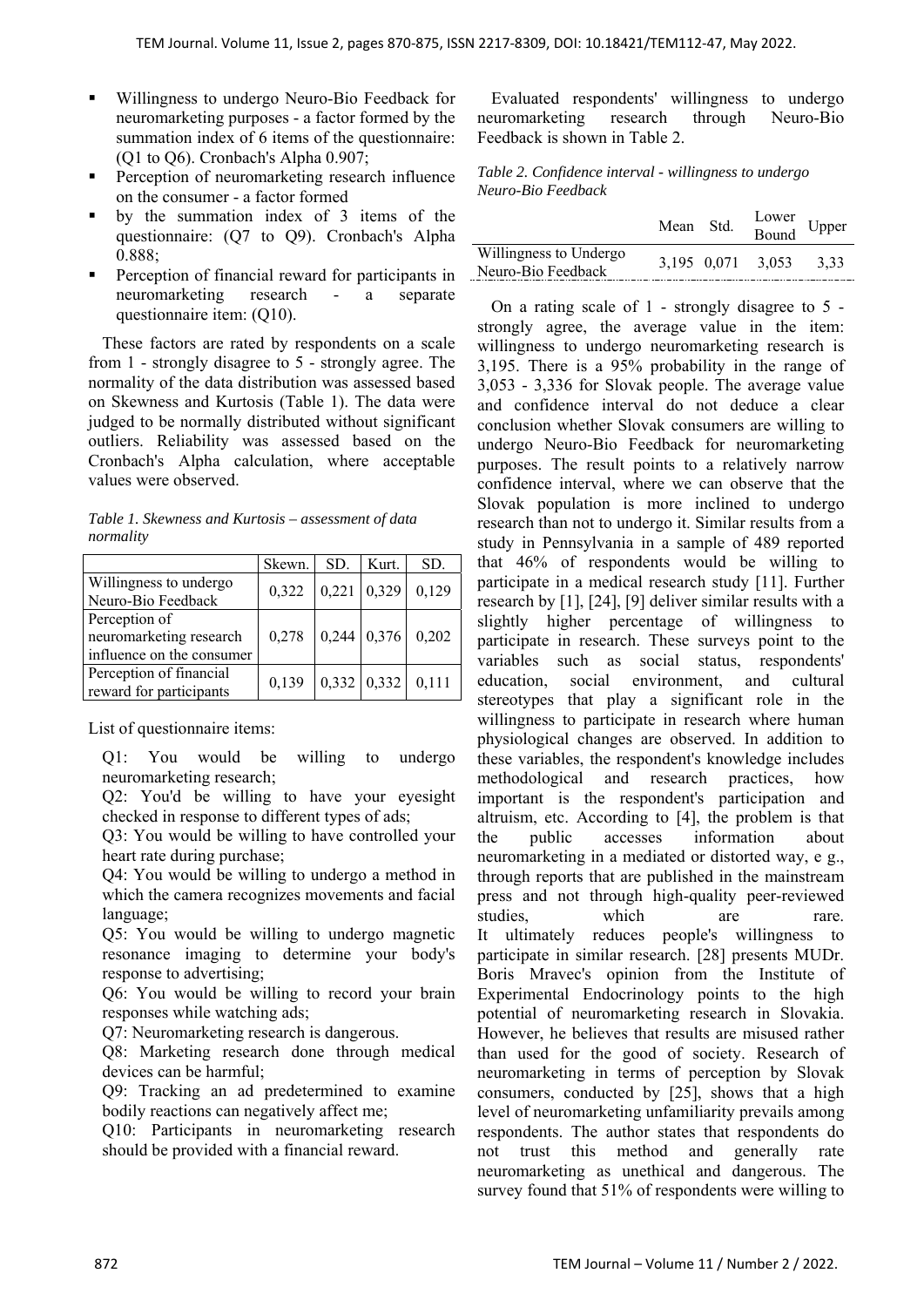participate in neuromarketing testing in terms of willingness, which is consistent with the results of our research.

Based on the above, we state that the willingness to participate in research that measures human physiological changes for neuromarketing purposes needs to be explored further. Science and practice have to focus on raising consumer awareness of neuromarketing research to increase the willingness to participate. Also, attention should be paid to examining the significant differences between willingness to participate in neuromarketing and medical research in the context of improving medical practices in the treatment of life-threatening diseases.

*Table 3. Assessment of the relationship between willingness to undergo Neuro-Bio Feedback and perception of negative influence - Pearson's correlation coefficient* 

| Willingness |  |  |
|-------------|--|--|
| $-405**$    |  |  |
| 0.000       |  |  |
|             |  |  |

At the same time, consumers who have assessed that neuromarketing research has a negative or dangerous influence on humans are less willing to undergo research. This result is rational and supports the above. It is necessary to raise consumer awareness while maintaining the ethical nature of neuromarketing research in the context of the true dissemination of information about the research in question, its benefits, risks, and real application for the benefit of society. We can state that hypothesis H1 has been confirmed: We assume that consumers who perceive neuromarketing research as dangerous are less willing to engage in research.

*Table 4. Confidence interval - Perception of negative influence* 

|                                     | Mean | Std.        | Lower Upper<br>Bound | Bound |
|-------------------------------------|------|-------------|----------------------|-------|
| Perception of<br>negative influence |      | 2.420 0.060 | 2.300                | 2.540 |

An average value of 2.42 with a 95% probability in the range of 2.30 to 2.54 is shown in Table 4. Consumers are more inclined to say that modern neuromarketing methods do not have a negative influence on humans. Nevertheless, we refer to Table 2, where respondents who assessed that there was a negative influence of neuromarketing research are less willing to participate in the research. Among other things, [31] refers to a code of ethics, which includes, for example, the following points: only non-invasive and safe measurement tools may be used in neuromarketing; keep participants fully informed of the progress and purpose of the research; maintain anonymity.

The average value for question Q10 is presented in Table 5 (participants in neuromarketing research will be provided with a financial reward).

*Table 5. Confidence interval - Financial reward* 

|                        | Mean | Std.  | Lower Upper | Bound Bound |
|------------------------|------|-------|-------------|-------------|
| Financial reward 4.450 |      | 0.060 | 4.330       | 4.570       |

Based on the result in Table 5 and the average value, we can state that consumers agree with the financial reward for participants in neuromarketing research. Financial compensation to research participants is not contrary to ethics if certain principles are noted, e.g., a person who does so only for financial reward should not participate. Conditions for compensation for the participant's time have to be set in advance, too [19]. We can expect a similar result in the entire population of Slovaks with a probability of 95% in the range of 4.33 to 4.57. Following this result, we assumed that respondents who agreed to provide financial compensation would be more willing to participate in neuromarketing research and consider negative human influence.

*Table 6. Assessment of the relationship between perception of negative effects, willingness to undergo Neuro-Bio Feedback and financial reward - Pearson's correlation coefficient* 

|                  | Perception of<br>negative effects | Willingness |
|------------------|-----------------------------------|-------------|
| Financial reward | 0.036                             | 0.014       |
|                  | 0.598                             | 0.833       |
|                  |                                   |             |

From Table 6 it is clear that consumers who are more in agreement with the financial reward for a research participant are not more willing to participate in research for neuromarketing purposes. There was also no statistically significant link between assessment of negative effects of neuromarketing research on humans and financial reward. Financial compensation may not be a sufficient motivator for consumers to increase their willingness to engage in neuromarketing research. We can state that hypothesis H2 has not been confirmed: We assume that consumers who agree to a financial reward for a research participant are more willing to engage in neuromarketing research and less perceive its negative effects. It follows those other factors such as status, education, and others are also important [32]. [23] points to the connection between willingness to undergo neuromarketing research and the respondent's age. Her research shows that respondents over the age of 40 do not trust neuromarketing more than younger respondents. Examined the relationship between the perception of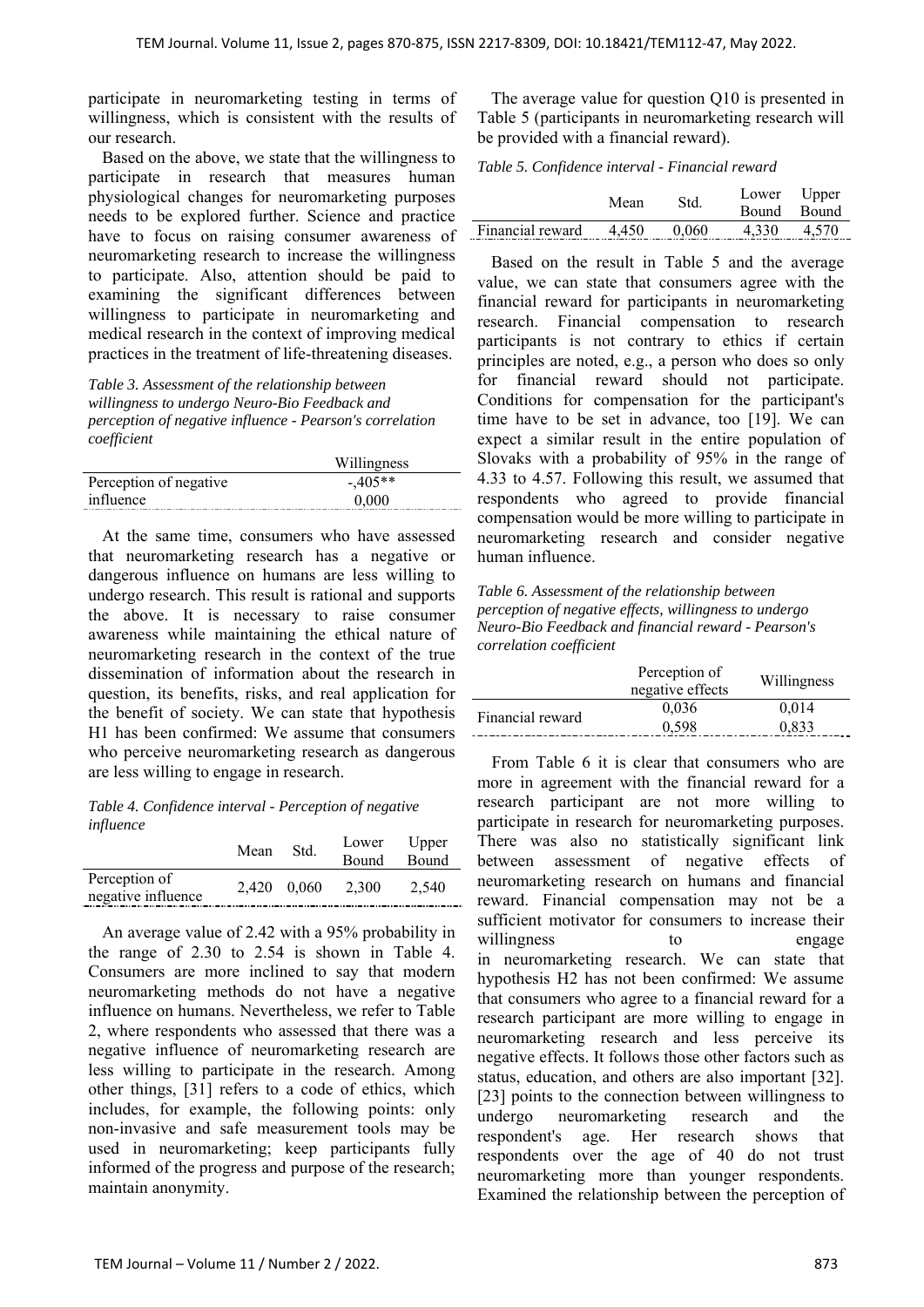the fMRI method as dangerous to health and demographic characteristics, the correlation with the age, education, and income of the respondent can be confirmed. The authors further investigated the relationship between willingness to engage in fMRI research and demographic characteristics. In this case, the relationship in terms of age, income, and social status was confirmed.

# **4. Conclusion**

Neuromarketing is a discipline that should be complementary to marketing research. It should bring the most realistic results and should not violate ethical rules because results of analyzes are used to produce and sell products based on consumer preferences [30]. Together 222 consumers took part in our research, while 64 respondents who had never encountered the term neuromarketing were selected from the research. Respondents who feel that research can have a negative influence on humans are less willing to participate in measuring their physiological changes to neuromarketing stimuli. Attention has to be focused on informing consumers in more detail about the used methods and procedures.

The people of Slovakia think that they should receive a financial reward for participating in neuromarketing research. We agree to financial or other compensation in compliance with ethical principles. The question is whether neuromarketing research is funded by grant schemes. Or who should bear the expenses of the participants' remuneration? Answers may vary in terms of commercial or academic research. We have to keep in mind that financial compensation should not be the only motivator for a particular respondent to participate in the research.

Willingness to undergo neuromarketing research is generally an open issue for further scientific studies. We can summarize that the willingness of Slovaks to participate in neuromarketing research does not differ significantly from the willingness of consumers in other countries. Our results are within the scope of mentioned and also other non-mentioned studies. In further research, we plan to focus on neuromarketing research in terms of socio-demographic variables such as social status, education, age, consumer gender, as well as differences in willingness to undergo the same type of research for medical purposes.

#### **Acknowledgements**

*1/0807/19 – VEGA: Research on the determinants of trading behavior and marketing effects in the area of neuromarketing and the relation to neuro-linguistic programming* 

#### **References**

- [1]. AlSayegh, A. S., Enayah, S. K., Khoja, W. N., Enayah, R. K., & Sendi, N. S. (2020). Assessment of the current knowledge and willingness to conduct medical research work of future healthcare providers: A cross-sectional study in Jeddah, Saudi Arabia. *Journal of Family Medicine and Primary Care*, *9*(3), 1522-1527. https://doi.org/10.4103/jfmpc.jfmpc $1047$  19
- [2]. Ariely, D., & Berns, G. S. (2010). Neuromarketing: the hope and hype of neuroimaging in business. *Nature reviews neuroscience*, *11*(4), 284- 292. https://doi.org/10.1038/nrn2795
- [3]. Babiloni, F., Cherubino, P., Graziani, I., Trettel, A., Bagordo, G., Cundari, C., ... & Vecchiato, G. (2014, August). The great beauty: A neuroaesthetic study by neuroelectric imaging during the observation of the real Michelangelo's Moses sculpture. In *2014 36th Annual International Conference of the IEEE Engineering in Medicine and Biology Society* (pp. 6965-6968). IEEE.
- [4]. Bonk, B. (2012). *Die Energiewende im Kopf: Neuromarketing zur gezielten Markenbildung im™ kostromsektor*. Diplomica Verlag.
- [5]. Casas-Frausto, A., Márquez, B. Y., Jiménez, S., & Alanís, A. (2022). Deciphering Consumer Behavior Through Emotions Using Neuromarketing. In *Proceedings of Sixth International Congress on Information and Communication Technology* (pp. 571-580). Springer, Singapore.
- [6]. de Oliveira, J. H. C., & Giraldi, J. D. M. E. (2017). What is neuromarketing? A proposal for a broader and more accurate definition. *Global Business and Management Research*, *9*(2), 19.
- [7]. Dooley, R. (2011). *Brainfluence: 100 ways to persuade and convince consumers with neuromarketing*. John Wiley & Sons.
- [8]. Eser, Z., Isin, F. B., & Tolon, M. (2011). Perceptions of marketing academics, neurologists, and marketing professionals about neuromarketing. *Journal of marketing management*, *27*(7-8), 854-868. https://doi.org/10.1080/02672571003719070
- [9]. Berlińska, E., & Kaszycka, I. (2016). Neuromarketing–chance or danger for consumers in opinion of MCSU's students. In *Joint International Conference "Technology, Innovation and Industrial Management* (pp. 355-359).
- [10].Gorgiev, A., & Dimitriadis, N. (2015). Upgrading Marketing Research: Neuromarketing Tools for Understanding Consumers. In *Trends and Innovations in Marketing Information Systems* (pp. 337-357). IGI Global.
- [11].Gorgiev, A. (2020). *Revolution in marketing: using intentions and willingness as behavioral indicators for adopting neuromarketing* (Doctoral dissertation, University of Sheffield).
- [12]. Henrich, J., Heine, S. J., & Norenzayan, A. (2010). The weirdest people in the world?. *Behavioral and brain sciences*, *33*(2-3), 61-83. https://doi.org/10.1017/S0140525X0999152X